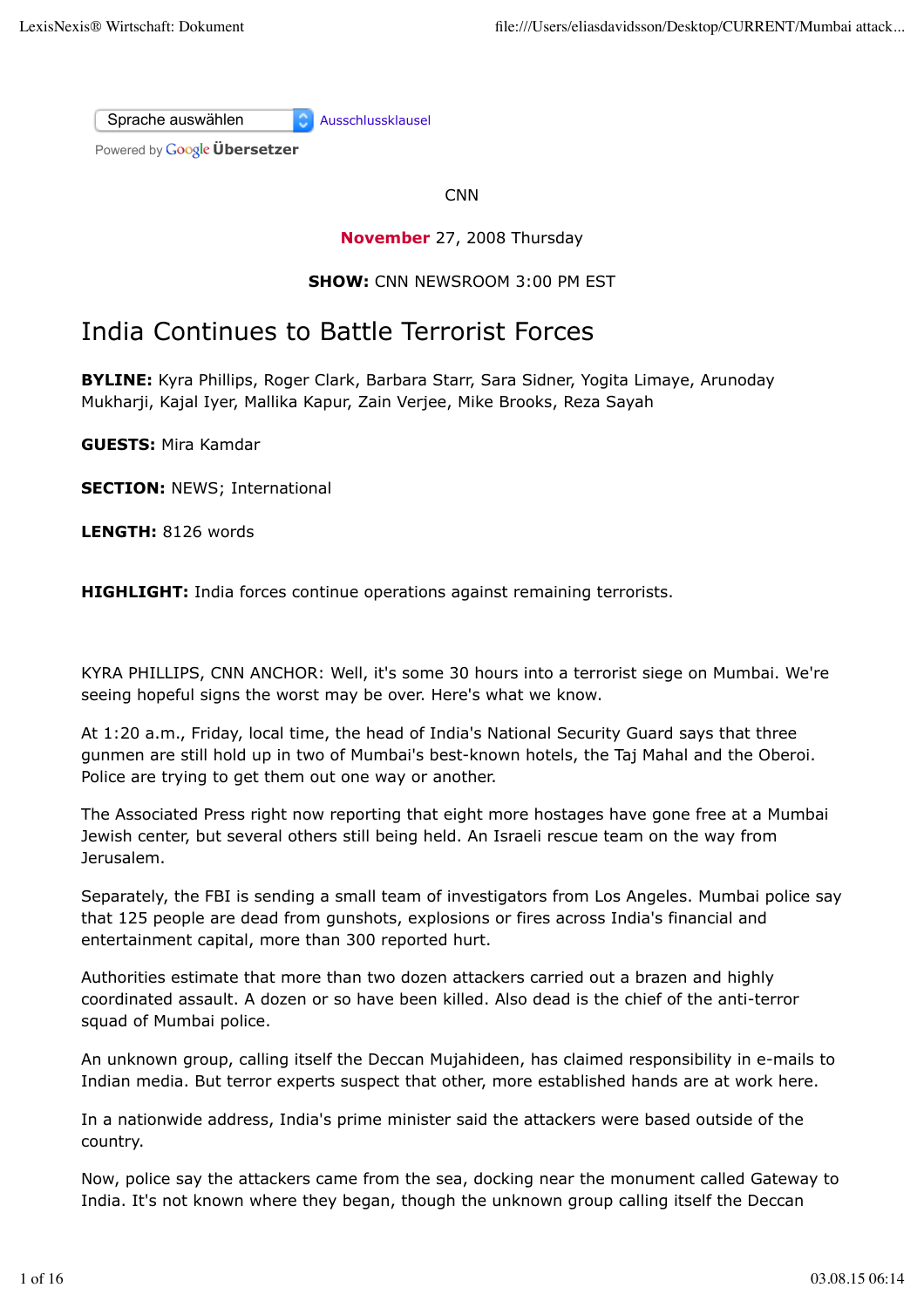Mujahideen has claimed responsibility in those e-mails we told you to Indian media.

The marauders hijacked cars, even a police van. Then they split up, targeting a popular cafe, a train station, then a hospital. Then two other groups hit the Taj Mahal and Oberoi Hotels - all night and day.

We've heard breathtaking stories from witnesses, survivors, authorities. And as the siege continues, so will the coverage that no other network can match. Only CNN has CNN-IBN, our sister network in India, and your source for all the breaking news from Mumbai.

We want to get straight to our next guest now. Joining us out of New York, Mira Kamdar. She is author of "Planet India: How the Fastest-Growing Democracy Is Transforming America and the World." She knows this area very well. She knows the dynamics of the politics.

Mira, let's just get right to it. You are saying that this attack is of historic proportions. Why?

MIRA KAMDAR, ASIA SOCIETY FELLOW AND AUTHOR, "PLANET INDIA": Well, this is the first time that you've had, in a country that is one of the most victimized by terrorist attacks - you know, it has had a series of attacks this year on cities across the country, and a history of attacks even in Mumbai over the last years. But this is unprecedented.

First of all, to have people go in with machine guns into different targets in a major urban area - 24-plus terrorists, we're hearing - and then target Westerners, specifically, Israelis in the Chabad Center, Western businessmen and diplomats at the Taj and the Oberoi - in addition to targeting Indian civilians in the city at the train station and hospitals, all at once - you know, really, nothing like this has ever happened before.

PHILLIPS: Do you know anything about this unknown group calling itself the Deccan Mujahideen? And have you ever heard of this group? And apparently, allegedly, it's claiming responsibility.

KAMDAR: Right. No one has heard of this group before. And it's not even clear that it's a real group. I mean, you know, anyone can send an e-mail and say, "Oh, we're a new group, and we're claiming responsibility."

The one thing, though, that everyone thinks of is a new group that seems to be a real group, that declared itself earlier this year, and has claimed responsibility for most of the terror attacks this year across other cities in India, calling itself Indian Mujaheddin, you know. And this would seem to connect this attack to a group that is homegrown, that is made up of disgruntled, angry Muslims within India, as opposed to a group based outside of India, across India's border with Pakistan, for example. But it's not clear that that's what is actually going on here.

I know the Indian government has pointed to someone - you know, forces outside the country, fingering especially Pakistan.

Lashkar-e-Tayyiba has been a group that has been - you know, whose name has been floated as perhaps being behind this. They, however, have come out and said, "We didn't do it." You know, whatever credibility they have.

And then, you know, because of the sophistication of this attack, because of how highly trained these very, very young men were, naturally, many people are wondering if there's a connection to al Qaeda, or al Qaeda-related groups.

We simply don't know right now. I have a hunch that it's sort of a combination of all of these, that this really couldn't have happened without, you know, some aid and abettance from really professional terrorist, seasoned leadership outside of India, but probably also with homegrown,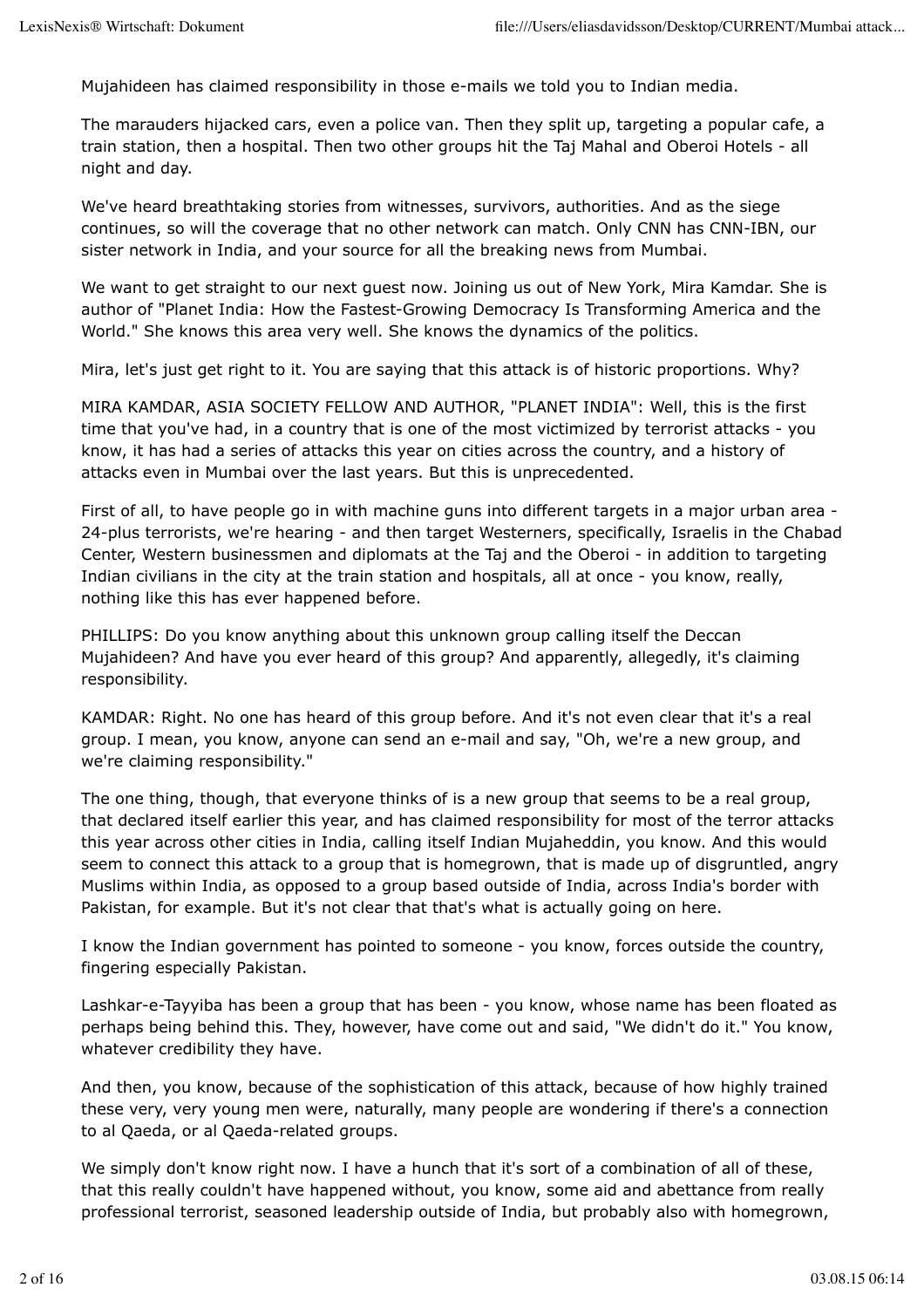as well. PHILLIPS: Well, and we've been talking about, over the past several months, there have been a number of attacks - Bangalore, Assam, Delhi.

So, could this be a tremendous failure for Indian intelligence? If you were to look at the past couple of months leading up to this, can you even compare - I'm sure you were following all of that, as well.

KAMDAR: Right.

PHILLIPS: So, are you necessarily surprised?

KAMDAR: Well, I think everyone's surprised by the magnitude of this attack. I mean, here we are more than 30 hours in, and it's not even over yet. So, everyone is taken by surprise by that.

But are people who follow this closely surprised that there has been an attack on Mumbai, India's vital financial center? No. I mean, that was really something that was very plausible, and could have been predicted.

And in fact, in September, this group, Indian Mujaheddin, warned that it would attack Mumbai. So, you know, in that sense, it was (UNINTELLIGIBLE) predicted (ph).

The Indian government has a big stake, actually, in determining that this was an attack perpetrated by forces outside India, because, as you've suggested, if it was a completely homegrown operation, it would point to a colossal failure on the part of India's intelligence and the Indian government to protect India's citizens.

And let's not forget we have national elections coming up in just a few months. We have the opposition party, the BJP - Bharatiya Janata Party - that's already been accusing the current government, the Congress-led government, of being weak on terror. And you can bet that this is going to play big now in the upcoming national elections.

PHILLIPS: So, Mira, is this a message to the Indian government? Or is this a message to the United States?

KAMDAR: I think it's a message with multiple audiences. I think it's a message to the - at the local level, to the Bombay police. You had, right off the bat, leaders in Bombay's anti-terrorism forces, and heroes of the Bombay police, who were killed. To lay off the local Muslim community.

I think it's a message to the Indian government, you know, that your - please, you know, lay off your relations with the United States.

I think it's a message to the United States, especially in the form of U.S. investors and business people, to, you know, warn them off from Bombay. These are the two hotels where everyone stays who's anyone coming into Bombay as a business leader. So, that was a clear message there. And it may also be a message to Pakistan's civilian government, which is very weak, and which has condemned these attacks, that, "You know what? You're not going to normalize relations with India. And we're going to keep this situation with India, Pakistan, Kashmir, all of that, very much in play."

PHILLIPS: Mira Kamdar, author of "Planet India: How the Fastest- Growing Democracy Is Transforming America and the World," terrific perspective. Really, really appreciate you joining me, Mira. Thank you so much.

KAMDAR: Thank you.

PHILLIPS: Our director of international coverage, Roger Clark, here with me on set. Boy, you've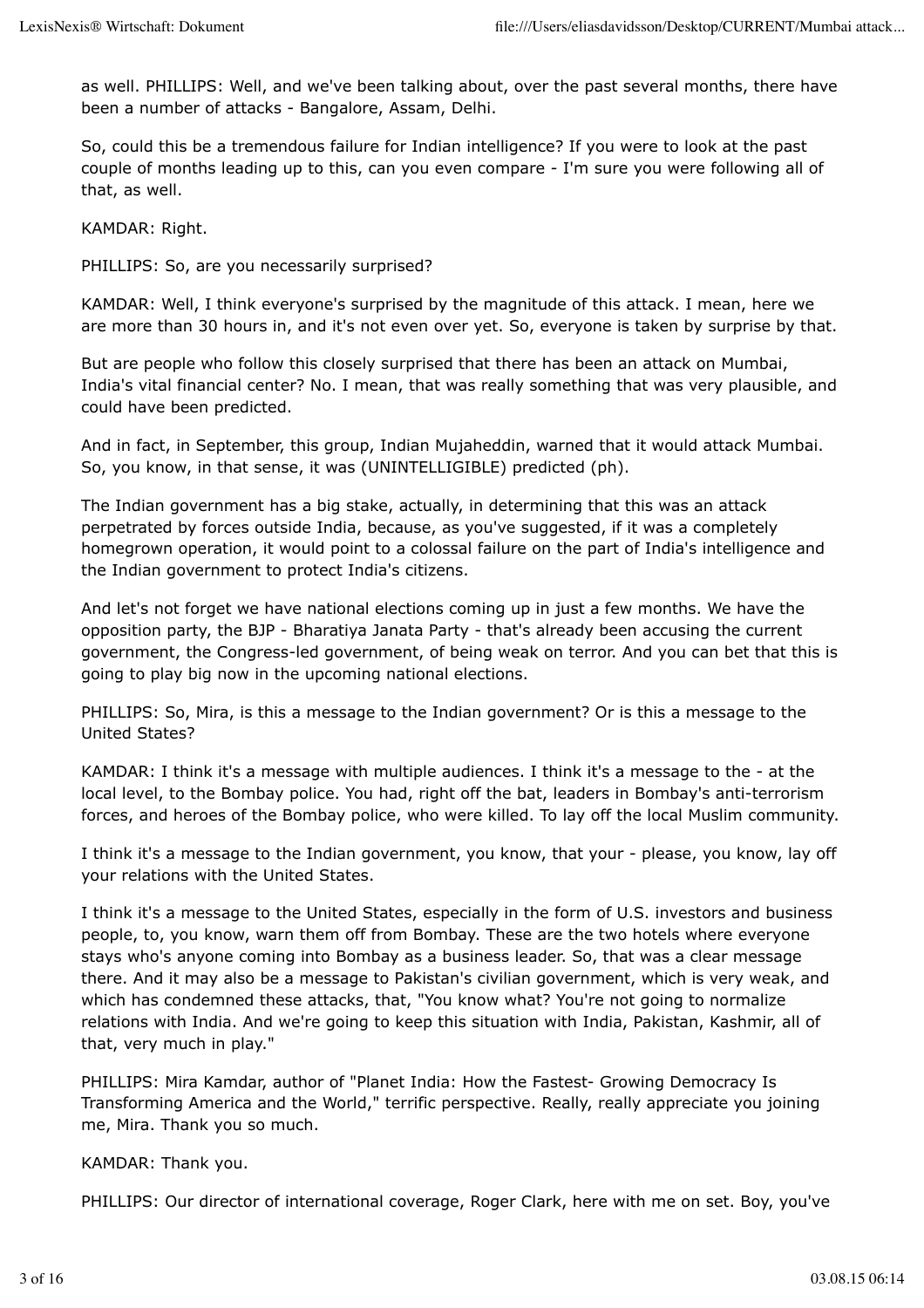been working some seriously long hours.

ROGER CLARK, CNN INTERNATIONAL DIRECTOR OF COVERAGE: Yes, we have. But it's nothing in comparison to the guys who are working on the ground in Mumbai. I mean, those guys are working some seriously long hours. They've been working, you know, 24 hours since the very start of this - what, lunchtime yesterday, U.S. time.

It's a huge operation for the CNN teams on the ground. And we're sending in extra people. But we were at a pretty strong position from the start, because CNN International's sister station was presenting a series of special business programs from Mumbai. So, we're in a pretty strong position on the ground there.

But nevertheless, going round the clock - not just on this network, but on CNN International and our correspondents doing live broadcasting to our affiliates around the world. It's pretty tough for those guys on the ground, as well as the guys here, across the international desk.

PHILLIPS: I know. It's been non-stop.

And we have the advantage through our sister network, CNN-IBN, to bring incredible coverage from the minute this happened.

What are we able - where are we right now with regard to the investigative process? We still have ongoing - not necessarily hostage situations, but we do have situations with gunmen at all the hotels, including the Jewish community center.

Kind of bring us up to date on where we are, and if you do think this is winding down to some extent.

CLARK: Well, it's very difficult to say whether it's winding down, to be perfectly honest, because - I mean, we've said two or three times that the operation at the towers was over, only for more gunfire to be reported. I think Sara Sidner said that to you on ...

PHILLIPS: Well, we heard the gunshots in the middle of her live shot. CLARK: Exactly. So, I think it's a little bit premature to say that this thing is over. It's still very much an active police operation.

Obviously, the investigation is going on at the same time. But it's still an active police operation.

And in fact, just before I came up to join you, I got something off the wires here from the Indian state media. And this really shows how sophisticated this whole attack was.

According to a cabinet minister in India, the terrorist who struck had advanced control rooms in both hotels. They'd done a tremendous amount of prior reconnaissance over several months. And that comes from an Indian cabinet minister.

So, this was a very, very sophisticated attack. It had to be a sophisticated attack, you know, because of the scale of it, and the way that, you know, the terrorists caught the police completely off guard.

PHILLIPS: You say advanced control rooms in the hotel. So, this may coordinate well with what Mike Brooks was saying to us, that before those guys came in by sea, and came in on the attack, started lobbing the grenades, and brought in the automatic weapons, that already maybe for days, possibly - that there were guys already inside these hotels setting up shop.

CLARK: Absolutely. And that's what the minister says. You know, I mean, there's been prior reconnaissance for several months. There must have been people inside the hotel coordinating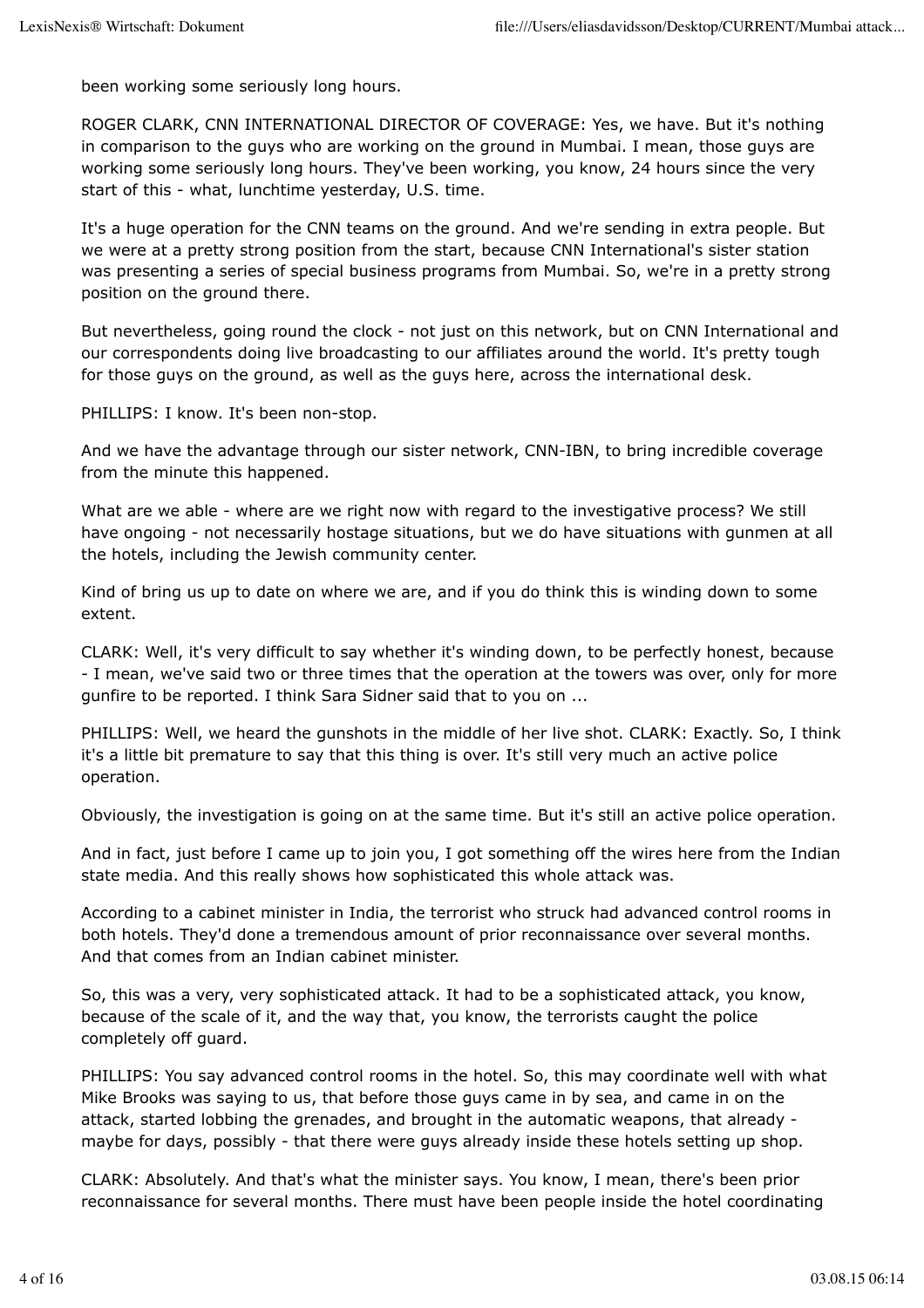all of this. And that's what the minister says. This was a very, very sophisticated operation. They knew exactly how to strike, exactly what to do. They knew exactly who the targets were that they were going for.

And, yes. I mean, this was, if you like, a dual-pronged attack, with people coming in from the sea, and people who were already in the hotel. And this is a wire that we're following up very keenly at the moment.

PHILLIPS: Now, have we heard anything about any type of inside job - for example, employees at the hotels working with these terrorists - in any way, shape or form?

Because, you know, Jim Clancy and I were talking about how we have stayed at these hotels, and the security was intense. And it was just 10 days ago, Clancy was hearing, that they eased up on things.

CLARK: Well, it's very difficult to say. I mean, clearly, that's going to be a line of the police investigation, to see whether employees on the inside were involved in this in any way, shape or form.

As I said, it's very much - in the police effort at the moment, there's no doubt about it, is trying to contain this situation and to get Mumbai working again, trying to make sure that the whole city is secure.

I'm sure that detectives and FBI special agents, the kind of international help that's coming to India, I'm sure what you're saying will be looked at very carefully.

PHILLIPS: Now, you - you're director of our international coverage. You've been all around the world. Is there anything that you feel, as you're getting new information and you're talking with correspondents that are working this story, that maybe I'm missing, or I should be talking about, or a way we can take this forward, or we should concentrate now, from this point forward, 25 years plus into the coverage?

CLARK: Well ...

PHILLIPS: Or 25 hours, sorry.

CLARK: Yes, 25 hours.

PHILLIPS: Sorry, but it feels like 25 years. Twenty-five hours plus into this coverage.

CLARK: I think what we want to do now, over the course of the next 24 hours, two things really. That's to really look in some detail at who may have been responsible for this - how they did it, who did it, why they did it.

And we've got a correspondent, Nic Robertson, who is flying to India now, who is an expert on how international terrorism works. And when he lands in India in about nine or 10 hours' time, he'll be going straight to Mumbai. And he'll be looking at exactly that.

And the other thing that we really want to hear more of, we want to hear from those people who were trapped in the hotel, who went to the hospitals, who are in hospital now, who are receiving treatment. It's their stories that we want to hear.

And we also want to hear - and we will be hearing tomorrow - from Indian people when they wake up tomorrow morning and thinking, you know, what on earth happened in our city yesterday. They're absolutely shell-shocked that this could happen in their city.

PHILLIPS: You know, from a personal perspective, when I've traveled through there, it's such a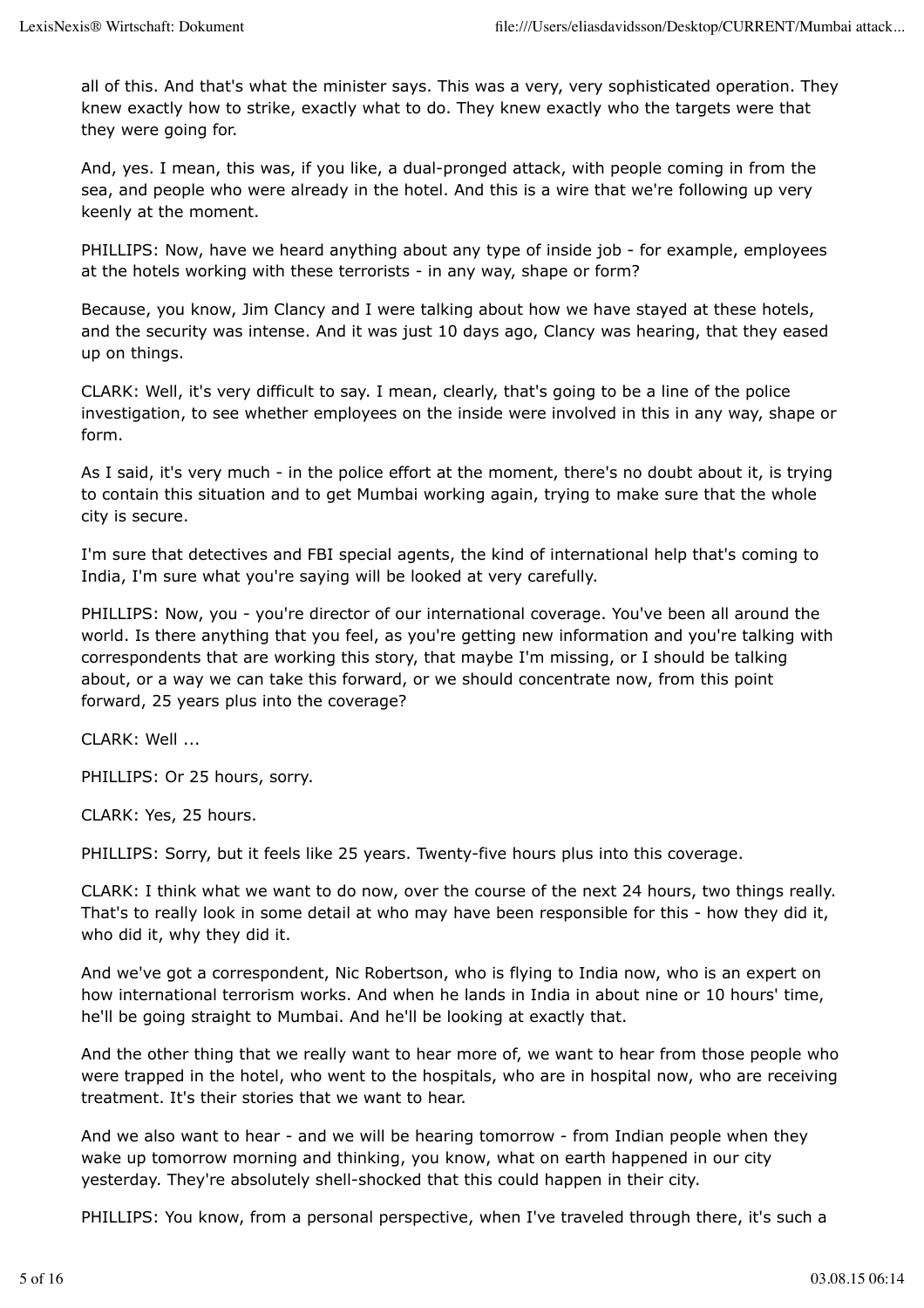spiritual place. I mean, India is known for that. It's known for some of the most spiritual parts in the world.

So, you see attacks like this and how it - I can just imagine how it's affecting so many parts of the community there.

CLARK: Absolutely. I mean, I was in London when the terror attacks happened there in 2005. And once you get beyond the initial emergency operation, and the police and the emergency services get things back on an even keel, you then get people just terribly, terribly upset that something like this could happen in their city. How could such evil come into our town, into our city? And I think people are going to be reflecting on that in the days and weeks ahead.

PHILLIPS: Well, I mean, this is India. I mean, this is Mahatma Gandhi. This is the place where he preached nonviolence. And you go to places like Rishikesh and Haridwar. And this is - it's so against the culture on so many levels.

CLARK: Yes, it is. And you're absolutely right. And that's why people will be questioning who on earth was responsible for this.

And there have been accusations flying around all day today. The Indian leadership suspect that these attackers were from outside India. And people in Mumbai, they certainly can't believe that anybody from Mumbai or from India could carry out an attack like this.

But you're quite right. It's a great city with great people. And these are a bunch of people who are just completely shocked by what's happened in their city.

PHILLIPS: Roger Clark, stay with me. Thank you so much. Our director of international coverage working this story. All the correspondents across India now, bringing us all angles. Roger bringing up one of the main questions we all have. Who was responsible? And why would they want to do this now?

Barbara Starr joining us now from the Pentagon. Barbara, a lot of people mentioning different groups, wanting to know the history behind different groups, especially this one claiming responsibility for this attack.

In addition, you and I talked a little bit about al Qaeda, and how al Qaeda could even be tied into this and supporting these terrorist groups.

BARBARA STARR, CNN PENTAGON CORRESPONDENT, WASHINGTON: You know, Kyra, I was very struck by what you and Roger were just sitting there chatting about, about this motivation.

Because I think you - one has to assume that intelligence services around the world, whether directly affected by these events or not, are now looking at this and the possibility that this really is a game changer, that this has opened up a new front in the war on terror.

This attack inside India, there's a sense that it is groups that typically had been anti-Kashmiri, coming out of Pakistan, operating in that region. And their traditional motivations in this part of the world have been to drive a wedge between Pakistan and India.

This very little-known group, Deccan Mujahideen, right now, most experts will tell you they think that's just a cover name for perhaps some of these other radical, anti-Indian groups with ties to Pakistan, although perhaps not official ties to the Pakistani government.

Now, if their motivation, as Roger was discussing, was, you know, to possibly drive a wedge between Pakistan and India, what we have begun to see around the world in these terrorist attacks is, in fact, this disgust, this dismay that citizens are having when this happens in their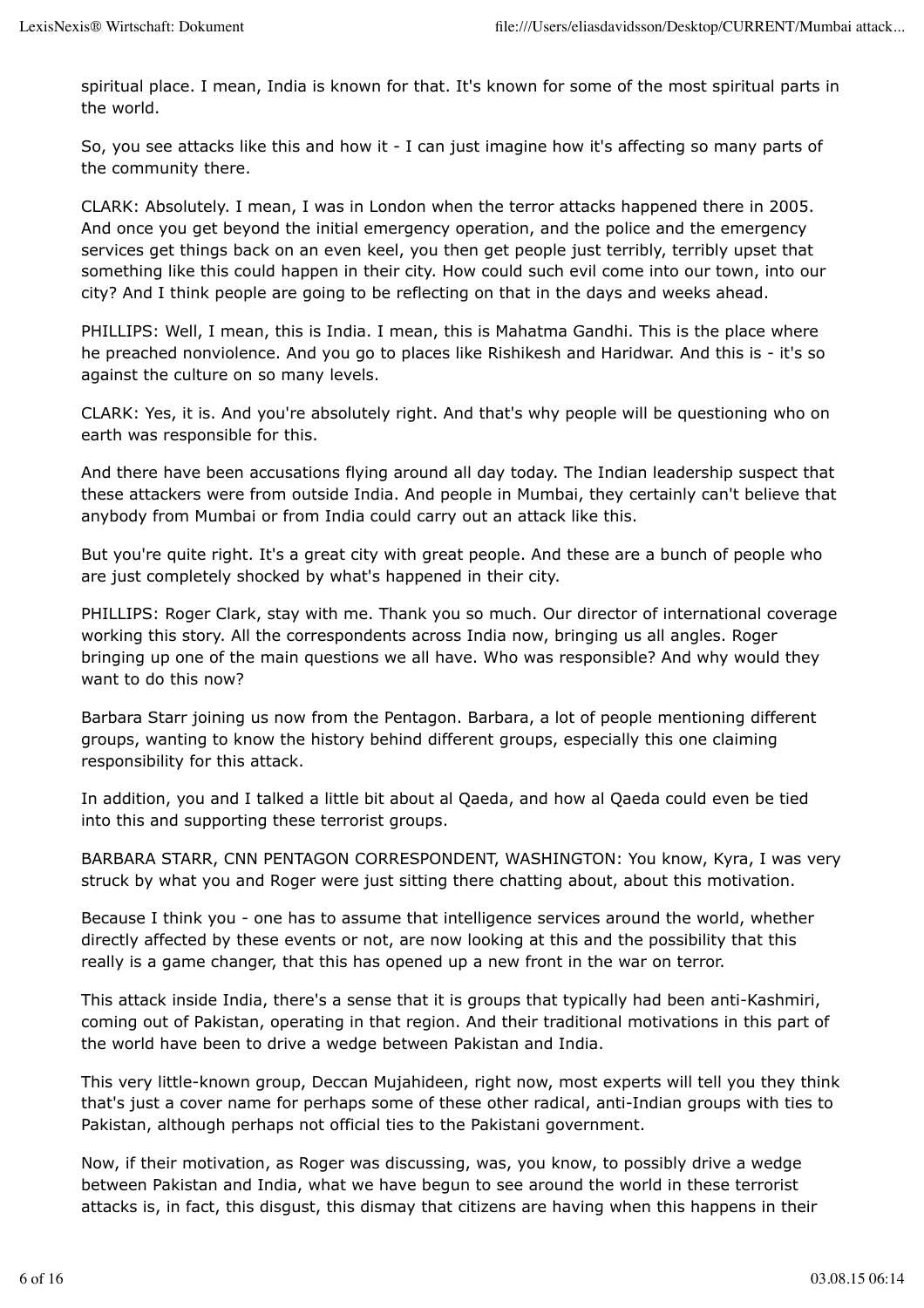city. And the terrorist motivations, you know, hopefully then don't work out.

It may not drive a wedge between Pakistan and India. It may just do the opposite, in fact, and make both of these governments able to sit down and talk together.

From the U.S. point of view, they've been really trying to convince both the Indians and the Pakistanis that there are internal, radical threats in their countries and in the region, and that they have to work together. Pakistan, Afghanistan, India - everybody throughout this South Asian region needs - this is the U.S. effort - needs to work together against these threats, because everyone is at risk.

And many people will say, this **Mumbai attack** against citizens in hotels and cafes is a really good example of what the threat's really about these days.

PHILLIPS: Barbara Starr, it's definitely a reality check. Joining us live there from the Pentagon. Appreciate it so much.

We're going to continue our breaking news coverage here out of Atlanta at the CNN world headquarters. Just to bring you up to date, at this point, more than 25 hours into what has happened in Mumbai, India, this rampage that has taken place. I can tell you that there are still three standoffs. There is a gunman still at the Taj Hotel, two gunmen still at the Oberoi Hotel, and also a standoff at the Jewish community center, the Chabad House there in Mumbai.

Let's check in with our Sara Sidner. She's still live out there in front of the Taj Hotel. We were reporting that that siege was over. We were talking with Sara, actually heard gunshots within her live shot.

At this point, Sara, what do we know? Have things calmed down? Or is it still ongoing with the remaining gunmen?

SARA SIDNER, CNN-IBN CORRESPONDENT, MUMBAI: Kyra, things have calmed down here for now. It's been this way for about 45 minutes.

We haven't heard any gunshots, no loud bangs. And that has been pretty much of a constant that has happened over the couple of hours. You'd always here a little something going on in there. So, things have been pretty quiet.

I want to read you something from the Press Trust of India. This is sort of like the Indian Associated Press, if you will. Let me read you this, because this is really interesting, and maybe some of the experts there to talk about terrorism can talk to these points.

It says, "Terrorists who struck Mumbai had set up advanced 'Control Rooms' in the luxury Taj and the Oberoi hotels, which was also targeted, and did prior reconnaissance executing plans worked 'over months,' according to the Union Cabinet minister, Kapil Sibal."

He said that tonight to the Press Trust of India. He also said that the unprecedented terror attack in the country's financial capital was planned, again, "over months," and that the terrorists may not have been carrying AK-47s, but sophisticated weapons like MP-6.

Really an interesting development. And if those statements are anything close to true, that these possible terrorists set up these "control rooms" in these luxury hotels to see how things worked, and to really get inside what is already a soft target. That obviously shows a great deal of planning, and a good deal of money. This is not an inexpensive place to stay, Kyra.

PHILLIPS: All right. Sara Sidner there, live for us in front of the Taj Hotel. It looks like things are quiet right now there. That is good news. We'll continue to follow this breaking news coverage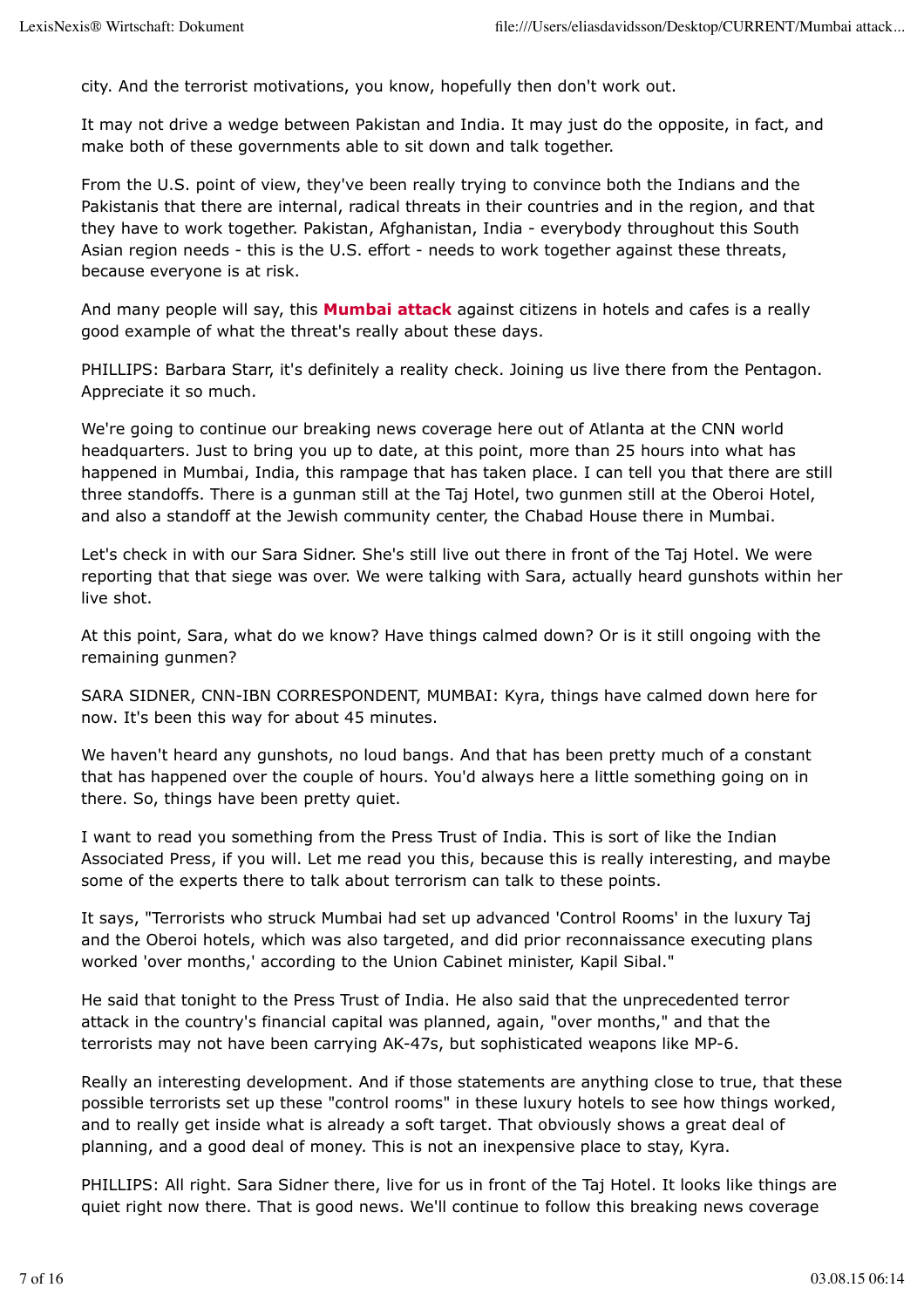out of Mumbai, India.

Once again, 125 people killed by these terrorists, these attackers who converged on Mumbai, lunchtime here in the United States yesterday. It's starting to wind down a little bit. Still, though, not over.

Three gunmen dealing with authorities at this point. We'll try to bring you more information on that, as well as the alleged hostages that are still begin held. And, of course, the Chabad House, that prayer and community center there, the Jewish center in Mumbai, also a standoff there. We'll bring you more after a quick break.

PHILLIPS: Hello, everyone. I'm Kyra Phillips, here live in Atlanta, Georgia, as we continue to carry our breaking news coverage out of Mumbai, India. I can tell you right now, some 30 hours after this nightmare began, that three gunmen are still hold up in two of Mumbai's best-known hotels, the Taj Mahal and the Oberoi.

Those sites, along with a Jewish center, a cafe, train station and hospital, all came under attack within minutes. We've been lucky enough to also have live coverage through our sister network, CNN-IBN. They bring us the latest from all those locations.

YOGITA LIMAYE, CNN-IBN CORRESPONDENT, MUMBAI: The report that we're hearing on the ground is that, well, that only one terrorist remains alive, and he is injured.

What the police are telling us, that this injured terrorist, who is moving around quite fast. In fact, just about 10 or 15 minutes back, we heard some gunfire - not for a long time, but a couple of shots, we did definitely hear.

We are also seeing heightened activity at the entrance of the Taj Mahal Hotel at this point of time. A lot of police and security personnel going in, as well as coming out. So, we certainly seem to be expecting some development shortly from now. (UNIDENTIFIED FEMALE): Arunoday Mukharji at the Oberoi, we were talking about how the fire has now been controlled, though it may not be put off completely.

What is it that you're seeing around you at the Oberoi? Top level sources in the NSG, in fact, coming on record now to confirm that two to three terrorists, they believe, could be inside the Oberoi, also telling us that hostages, most of them have been secured by the NSG commandos.

ARUNODAY MUKHARJI, CNN-IBN CORRESPONDENT, MUMBAI: That's right. That's the information that is coming out at this moment. There's a glimmer of hope there that all the hostages are indeed safe. They've probably been taken to a safe zone that is there in the hotel, either in the lobby, or in the mezzanine area of this hotel.

They, however, haven't been released yet. They haven't come out of the hotel yet. They're still there.

But what we're also being told is that there are unconfirmed reports that perhaps one of the terrorists inside could have taken a hit. We're still trying to get some sort of a confirmation on that front. But we'll of course keep you updated on that.

If there are two to three terrorists, as NSG officials said, then - and one of them has taken a hit - then this would be the time that the NSG would try and capitalize on it, and exploit the situation as much as possible, too, because this is the time when they would be weak, and to try and hit hard and secure, you know, and secure the entire hotel.

And that's exactly what is happening. However, we haven't heard any kind of gunshots right now. What we've been told is that they are trying to formulate a fool-proof, as much as possible,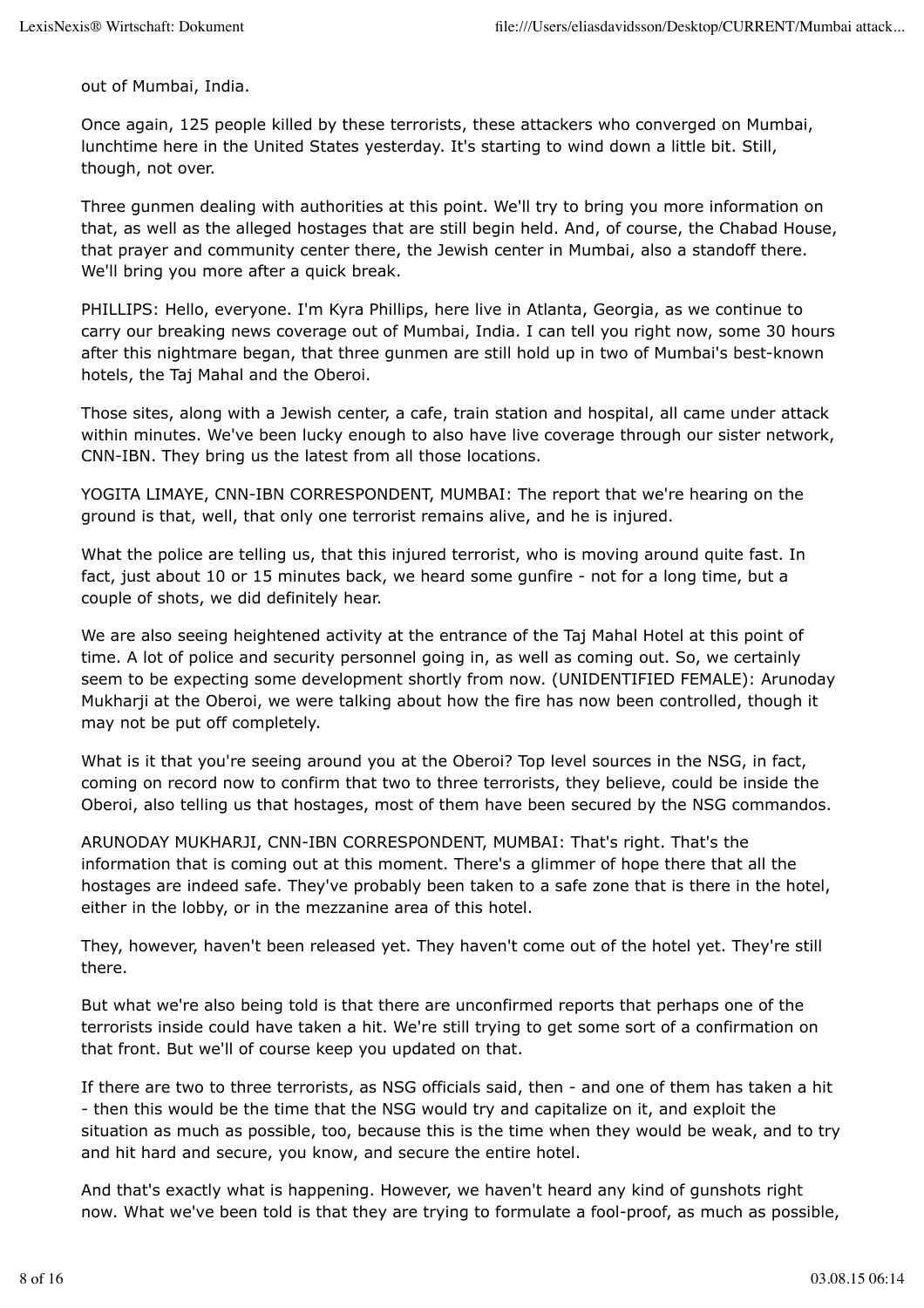a fool-proof strategy to try and - because they don't want to - they don't want to go in with a in an approach that might lead to some sort of a (UNINTELLIGIBLE), which might just give the terrorists some sort of an advantage.

But we are told that they are - they have identified one particular location where they are hold up. And they are planning to go ahead and actually make that final attack.

However, still no gunshots for a while. It is a lull, as you said. A lull before a storm perhaps, but we may just expect something to happen sometime shortly, Smita (ph).

(UNIDENTIFIED FEMALE): But operations at the Nariman House, we're being told by our sources in - Indian SGN (ph) security forces really could be reaching ahead, developments happening over the last couple of hours.

Kajal Iyer, you've been staking out at the Nariman House locality. We saw the lights going off many hours back, still not come back, part of the strategy of the NSG. We saw many of the hostages being secured, taken out by the commandos, as well. What is the status as we speak?

KAJAL IYER, CNN-IBN CORRESPONDENT, MUMBAI: Actually, some of the hostages were taken out some time ago. A few more of the NSG commandos moved towards Nariman House.

And now, after that, there has been no action here. There have been no gunshots or any movement that we have sensed here. There is a sort of uneasy calm. Everyone seems to be waiting and watching.

There's a lot of public also out here, watching with bated breath as to what would be the outcome of this hostage drama that has been going on for more than 24 hours now.

There are police personnel, actually, in the area. They are trying to ward off the public and the media. As soon as the NSG - as soon as more of the NSG commandos went inside, people were asked to move farther away, in anticipation that there might be crossfire or something of that sort.

But so far, there has not been any gunshot. And there is an uneasy sort of a calm right now here. Everyone is waiting for what is going to happen next.

PHILLIPS: More breaking news on the terrorist attacks in Mumbai, India, right after this.

PHILLIPS: Well, we don't know who did it. We don't know when it will end, but on Thanksgiving afternoon in America, early Friday morning in India, here is what we do know from the terror rampage in Mumbai.

Some 30 hours after the nightmare began, three gunmen are still holed up in two of Mumbai's best known hotels, the Taj Mahal and the Oberoi. Those sites, along with a Jewish center, a cafe, train station and hospital, all came under attack within minutes. And Westerners may have been the target.

The "Associated Press" is reporting eight more hostages have gone free at the Jewish center, but several others are still being held. Still, more may be held or trapped at the hotels. An Israeli rescue team is on its way from Jerusalem. And separately, the FBI is sending a team from Los Angeles.

Overall, Mumbai police say that 125 people are dead from gun shots, explosions or fires from across India's entertainment and financial capital. More than 300 people have been hurt. The dead include a dozen or so of the more than two dozen highly determined attackers who may have been plotting the siege for months.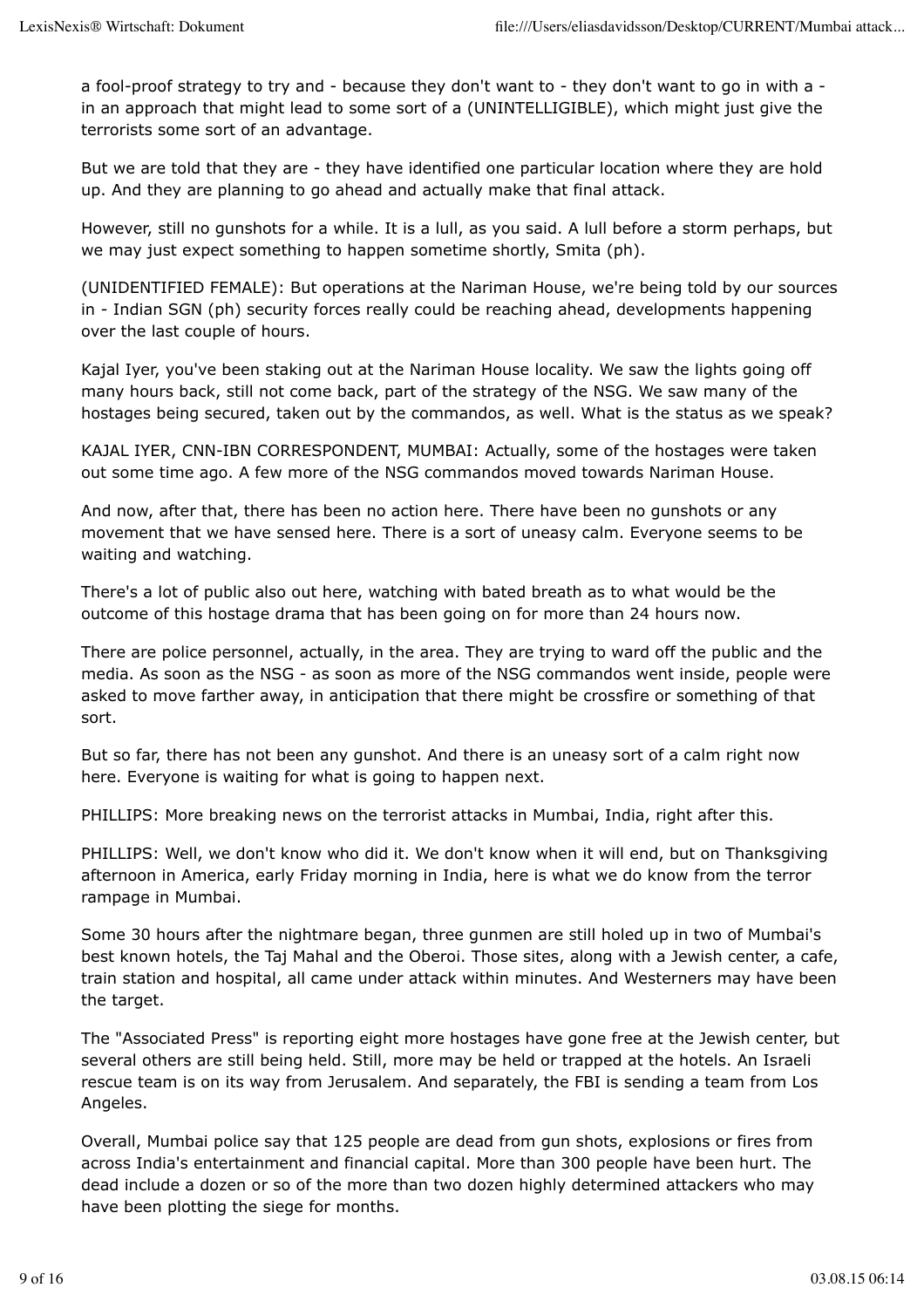Also dead is the chief of the anti-terror squad of Mumbai police. Now police say the attackers came from sea, docking near the monument known called gateway to India. It is not known where they began, though the unknown group calling itself Deccan Mujahedeen has claimed responsibility in e-mails to Indian media.

The marauders hijacked cars, even a police van and split up targeting a popular cafe and train station and then a hospital. Two other groups hit the Taj Mahal and the Oberoi Hotels.

All night and day, we have heard breathtaking stories from witnesses, survivors and authorities. And as the siege continues, so will the coverage that no other network can match. Only CNN has CNN IBN, our sister network in India, and all of your sources for the breaking news from Mumbai.

Let's get straight to Mallika Kapur. She joins us now live from Mumbai. She is in front of the Oberoi hotel with more on what's happening there. Is there still a standoff with authorities and possibly two gunmen, Mallika?

MALLIKA KAPUR, CNN CORRESPONDENT: There is a standoff, you're absolutely right, Kyra. We believe that there are two gunmen who are still inside of the Oberoi Hotel. We do not know how many people, how many hostages or how many residents of the hotel there are. That is something we have not been able to confirm.

We have had -- we had seen people leave the Oberoi earlier in the day, but as right now, we just don't know how many people are still being held inside.

As you mentioned earlier, Kyra, the union minister here in India, he has told the press today that this was by no means an amateur attack. This was a highly sophisticated, pre-planned attack and he even said that there is a very strong chance that these terrorists of these attacks had set up control rooms at both the hotels, at the Taj Hotel and the Oberoi hotel. They knew what they were doing. They knew who they were going after. It was very much a sophisticated, pre-planned attack. Kyra?

PHILLIPS: So Mallika, you are from, this is your beat and you cover stories in India. There have been a number of attacks that have sort of led up to this day in other parts of India.

Some people have come on the air saying, well, they are not necessarily surprised that this has happened because of sort of this drum beat of attacks.

What is your take on the political situation with regard to the elections not far away? And that there has been this underground movement to try to bring down India's government. I mean, that is one theory that is out there.

And then the other theory is, look, al Qaeda was supporting some of the extremists, the Hindu extremists, possibly the Muslim extremists to kind of forge and push forward this ongoing battle for control in this country.

KAPUR: You are right. There are lots of theories floating around at the moment, and the one about the Indian elections is certainly one that is being talked about a lot. We don't know which group responsible for the attack. Of course, the Deccan Mujahedeen has claimed responsibility, which so far has been an unknown group.

But there are theories that depending what we find out more about the group, once we know who the people are, that the motive could be to destabilize the government to perhaps call for the elections to happen earlier rather than later. So there are lots of theories floating around at the moment.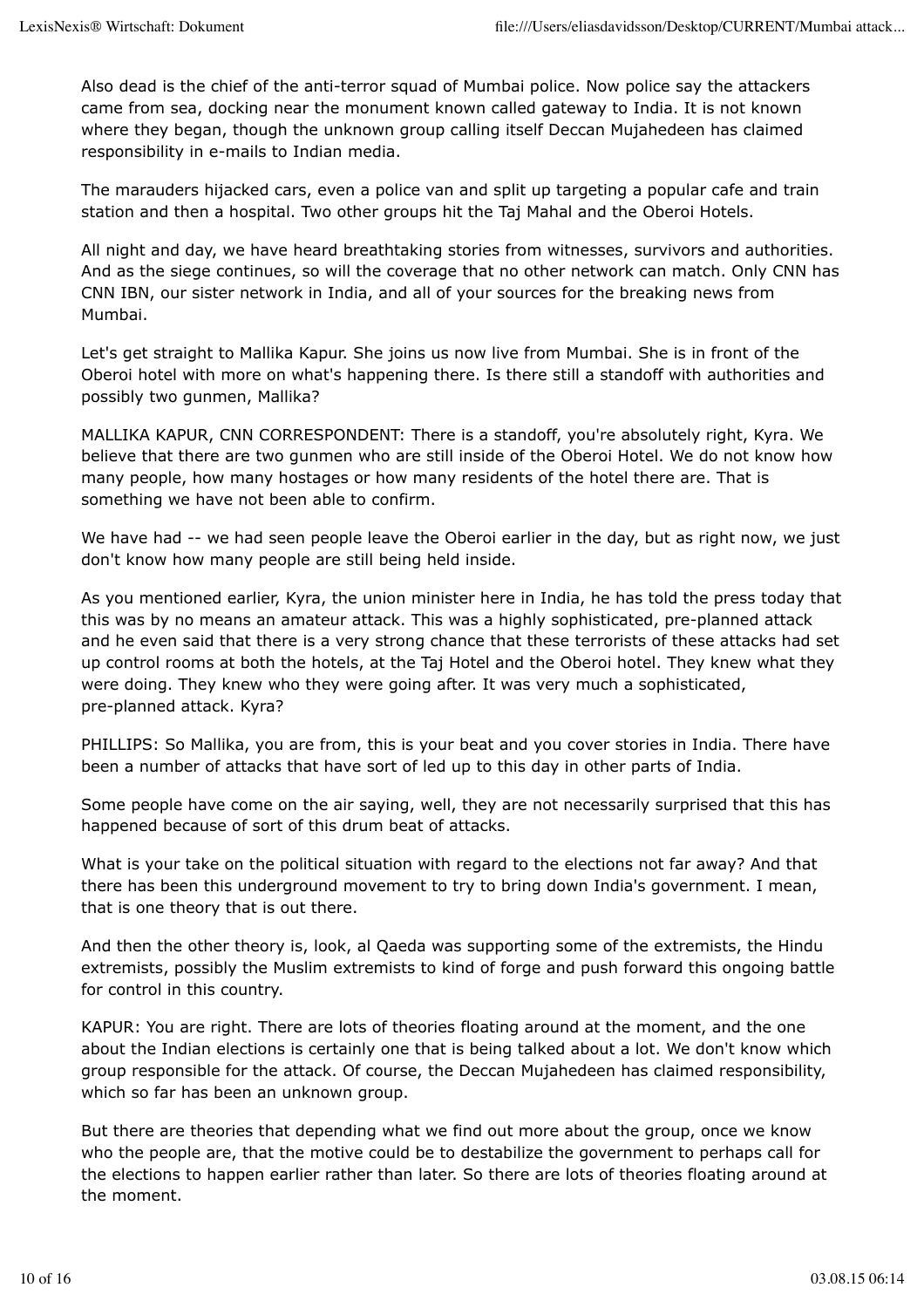In regards to what you were saying earlier that in India, we have seen attacks before, people aren't necessarily surprised to see a terrorist attack here. The difference this time, there are two main differences. One is the length. It has been more than 24 hours and the standoff continues. We have never seen something like this before. We have never had a situation drag on for so long.

Also, we have never had a situation where people have been targeted for their nationalities, and from what we are hearing it is that when the gunmen stormed into the hotels that they singled people out. They asked them whether they had U.K or U.S. passports. So if this turns out to be true, this is something which again has never happened in India before. So that this attack is definitely different and definitely has Mumbai very tense.

PHILLIPS: And Mallika, I was talking about just from a cultural perspective with Roger Clark, you know our head of international coverage here, and he said that this is such a spiritual country. This is Ghandi's place of incredible teachings and the whole nonviolence and preaching nonviolence. And so, you know, seeing something like this happen in this country has got to be devastating for those who practice meditation and nonviolence and live in the parts of this country that are known for that cultural strength.

KAPUR: Very good point. Definitely, to see something like this is absolutely devastating. But you know, you do bring up a very interesting point. And when you do speak to lots of people in Mumbai, yes, there is a lot of shock, there is a lot of anger about what has happened. People have been asking me will it, how long will this bring Mumbai to a standstill? The city is in lockdown. Yes, all of that is true, but the spirit in Mumbai is intact. And a lot of people here will tell you that the spirit in this city cannot be destroyed and that Mumbai is actually very, very resilient and you never know. Give it a day, and Mumbai will be back on the streets and then in two or three days, you won't even know anything happened in the city because that is the spirit of the city.

PHILLIPS: Mallika Kapur, our correspondent there on the ground in front of the Oberoi Hotel. Sure appreciate your report, Mallika. We will talk to you again. We are going to continue our breaking news coverage out on Mumbai, India, here on CNN, along with our sister network, CNN IBN. We will be back after a quick break.

PHILLIPS: One hundred and twenty-five people reported dead and more than 300 wounded in those simultaneous attacks that happened in Mumbai, India, yesterday afternoon. Lunchtime actually, here in the United States. Now we are talking about 30 plus hours into this and still there are standoffs at various hotels and even a Jewish center. Authorities trying to get the final gunmen out of these hotels. The hostage situation still cannot confirm what that looks like at this point. We can tell you that there are a number of hostages that have been freed.

But just taking a look at the map here of Mumbai, I am going to kind of lead you through and show you where this all started and where exactly the issues are at this point. You see right there, the gateway of India, the monument. This is the port area where allegedly these attackers came in with high speedboats and also automatic weapons. Then it was a Taj Mahal Hotel, also, a Hotel Oberoi, there you can see there on the other, kind of across the main thoroughfare there of Mumbai.

And the Chabad House, which is the Jewish prayer and community center, actually a prayer and study center. Those are the three main places where authorities are right now.

There is a standoff there at the Chabad House, at the Taj Mahal Hotel, apparently there is still one gunman authorities are trying to take down. And then over at Hotel Oberoi, still two gunmen we're told with authorities, they are trying to get the attackers out of that hotel.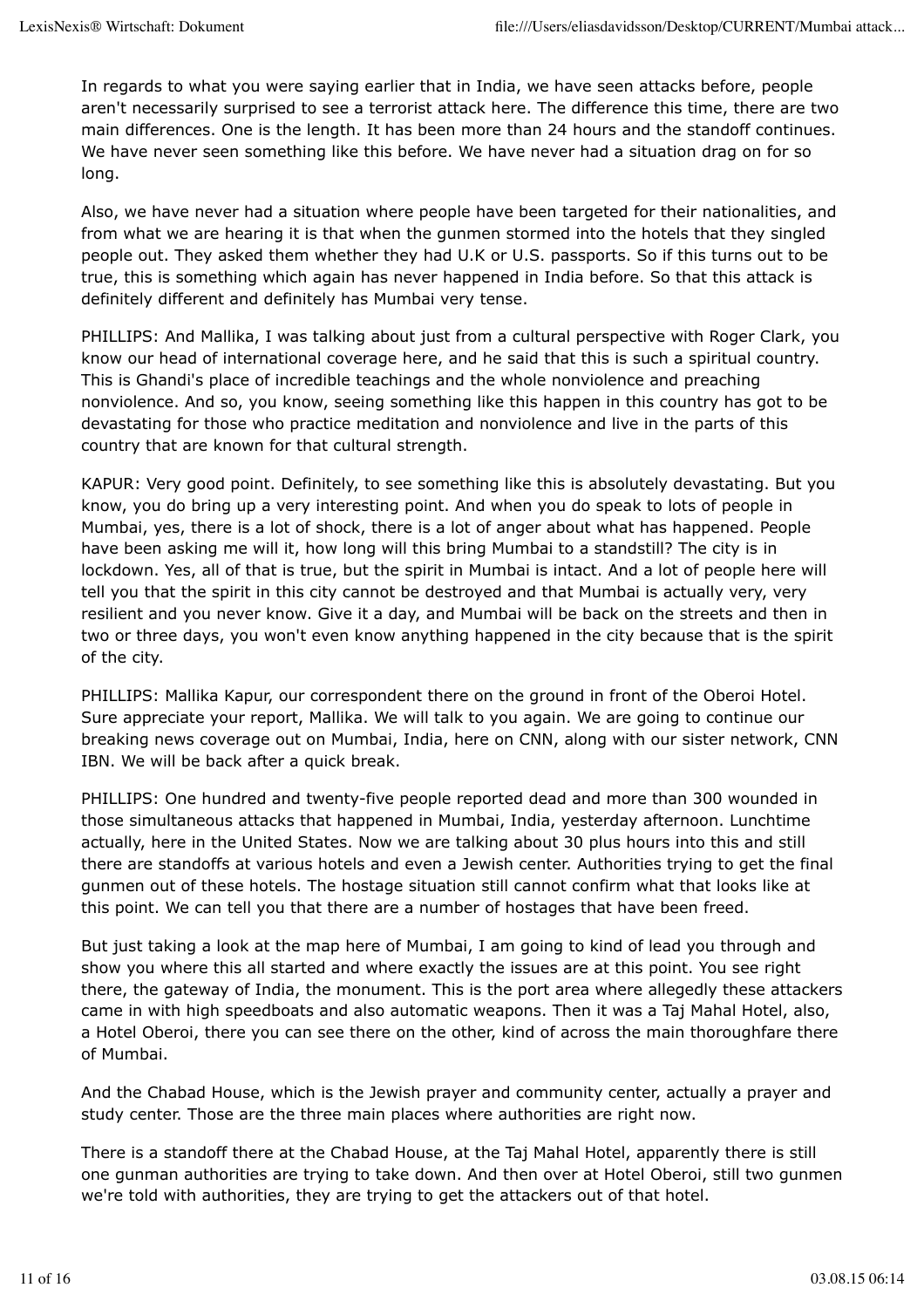Now the good news things do seem to be winding down. We were talking about 24-plus attackers. Here is something else that we learned over there at the Hotel Oberoi, is that reconnaissance apparently was being done for a long period of time before the attacks took place, and that there were actual advanced control rooms that were set up at that hotel, possibly both of those hotels.

So the attackers that we saw, that came in starting yesterday afternoon and are the same gunmen that are at bay right now with police in those three areas, those two hotels and the Jewish center apparently there were guys on the inside of those hotels setting up shop and working the details of the attacks that we saw happen yesterday.

So how long has this been going on? How long has this been planned? Who exactly is responsible? Those are all things we are still trying to figure out and work out as we get more details in.

Meanwhile, we have had tremendous help from the sister network and CNN IBN and they bring us their recent reports on what is taking place in Mumbai.

UNIDENTIFIED MALE: Now, as the locals are concerned they tell us that this is where it all began.

UNIDENTIFIED FEMALE: One thing is very, very clear that it was transported into the field.

UNIDENTIFIED MALE: Two terrorists are confirmed shot dead at this location. Too many cops, too much security, police taking full control of the situation as you can see and there is a lot of media here. UNIDENTIFIED FEMALE: We are still trying to figure out the source of fighting, but is a police car being hijacked by the perpetrators of this gun battle?

UNIDENTIFIED FEMALE: Many Mumbai people are with me here and we are watching this. Now this is really a monumental structure for all of us in Mumbai. To see that go up in flames in the manner that it did was very, very heartbreaking for most of us standing.

UNIDENTIFIED MALE: My college mates was one of the finest's police officers this country has ever seen died yesterday.

UNIDENTIFIED MALE: Mumbai city is practically under siege of terrorists.

UNIDENTIFIED MALE: Daji Jadani (ph) is with me, who has been tracking this since the early hours, since late last night.

UNIDENTIFIED FEMALE: There were alleged suspects here who were holding people and they were fighting. They also threw some hand grenades. These are local eyewitness accounts.

UNIDENTIFIED MALE: These bullet holes, the tell tale signs of the gun battle that occurred here at Shivaji Terminus Terminal. The terrorists came into the station and plastered this area with bullets.

UNIDENTIFIED FEMALE: We can finally get the first real picture of the Lariman House. This is the house where those terrorists are believed to be holed up from where they have been firing.

UNIDENTIFIED FEMALE: Things are practically empty, the house is also quiet.

UNIDENTIFIED FEMALE: What do you think of all this activity that is going around in Mumbai the first time you come here?

UNIDENTIFIED FEMALE: It doesn't make me want to stay.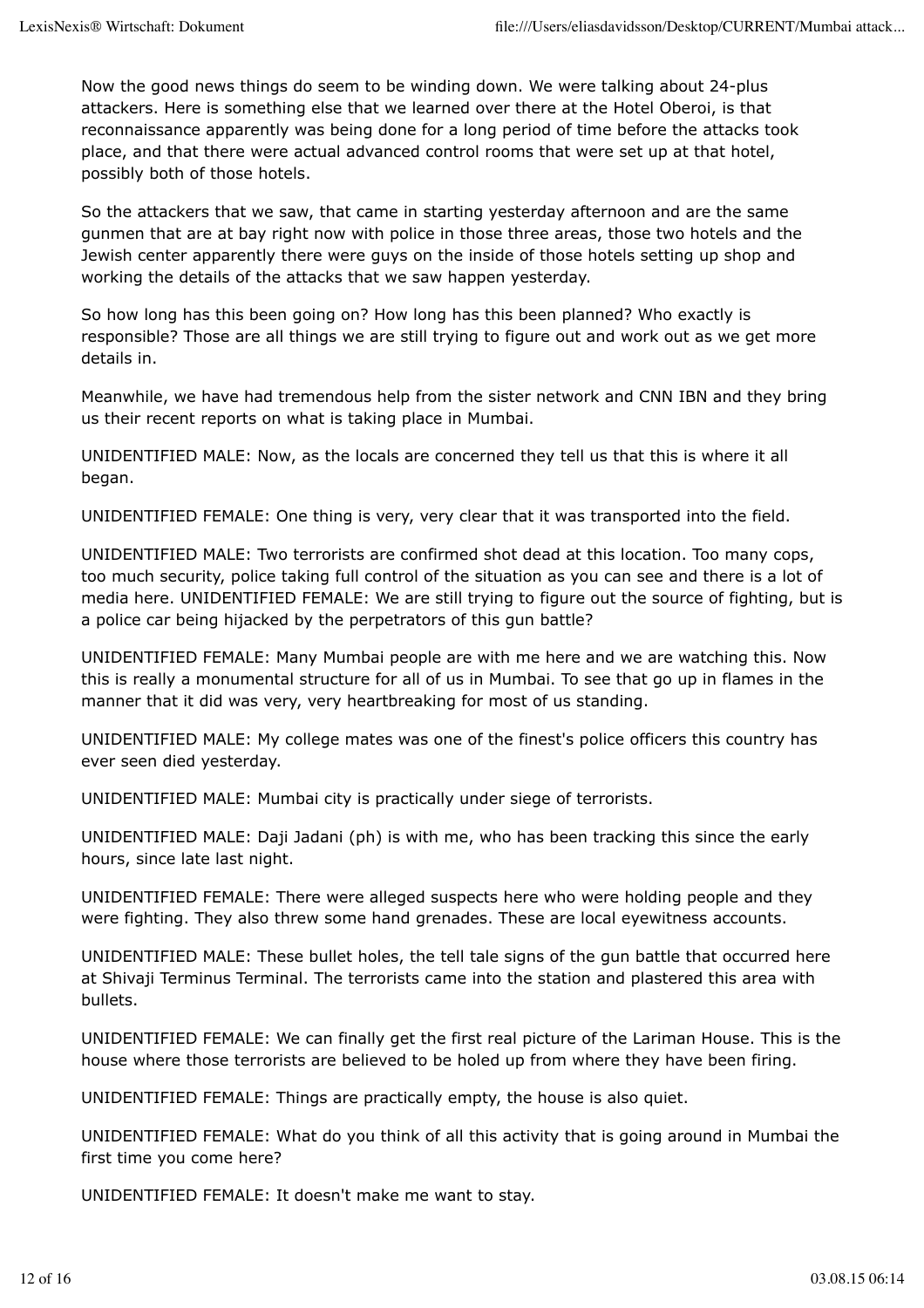UNIDENTIFIED MALE: We don't really know what is going on. As a city, we don't really know. The police force doesn't know what really hit it, and many people have possible stories to tell of tragedy, of people whom they knew. We are still in a state of shock.

UNIDENTIFIED MALE: Back to the studio.

PHILLIPS: That was our sister network, CNN IBN with the various reports how everything unfolded since yesterday afternoon U.S. time. Now we are 30 plus hours into the rampage that struck Mumbai, India. Still at two hotels and a Jewish community center, authorities dealing with the last remaining attackers.

Meanwhile, Zain Verjee our State Department correspondent following things from a political perspective for us joining us out of New York. Zain, we were showing a number that the State Department actually is giving out a hotline number for any U.S. citizens that want information about Americans that were staying at those hotels, possibly that Jewish center. We are going to bring that up in just a second.

But while we are waiting for that, Condoleezza Rice, what has she been doing today? Has she been involved with communicating with anybody there in India?

ZAIN VERJEE, CNN STATE DEPARTMENT CORRESPONDENT: That is pretty much what she has been doing. As well as here in the U.S., she has been working the phones, making sure that she stays briefed and stays on top of the situation. That is the hotline you were referring to. The State Department is saying call that number, 888-407-4747, if you are panicking. If you are worried, if you have relatives or friends that you want to find out if they're OK or track down or get any information.

Secretary Rice spoke to President-elect Obama this morning for a few minutes, Kyra, to give him an update on the situation as far as she knows it. That's the second time she has spoken to him. She has been speaking also to U.S. diplomats on the ground who are working their contacts, all over the place, within the Indian government, hospitals, just to get as much information as they can about the situation, the perpetrators and the status of Americans. Whether they have been killed, injured or even taken hostage at any point. The State Department is saying that at least three Americans have been injured. Kyra?

PHILLIPS: All right. So what are Americans there living in Mumbai, staying in Mumbai, what are they being told to do at this point?

VERJEE: Well, the State Department is basically saying stay indoors. Stay inside. Unless you have to go out, they are advising them just to be vigilant. If they see suspicious packages, make sure they report them to the authorities. Vary the routes, things like that. Watch local TV and take their advice.

What they want to do at the consulate is to just to try and make sure that they can account for as many Americans as they possibly can, the ones who live there. The ones that work there at the consulate have all been accounted for. And tourists, so there is a big question mark still on a lot of those names.

PHILLIPS: Zain Verjee, our State Department correspondent. Keep us updated, Zain, thanks so much. You're watching breaking news coverage here on CNN. More after a quick break.

PHILLIPS: Well, in the 30 hours plus as we continue to cover the breaking news out of Mumbai, India. Hello, everyone, I'm Kyra Phillips here at the CNN world headquarters in Atlanta. Just to bring you quickly up to date, 125 people now reported dead, more than 300 injured on a number of attacks that took place in Mumbai, India. Very well orchestrated according to the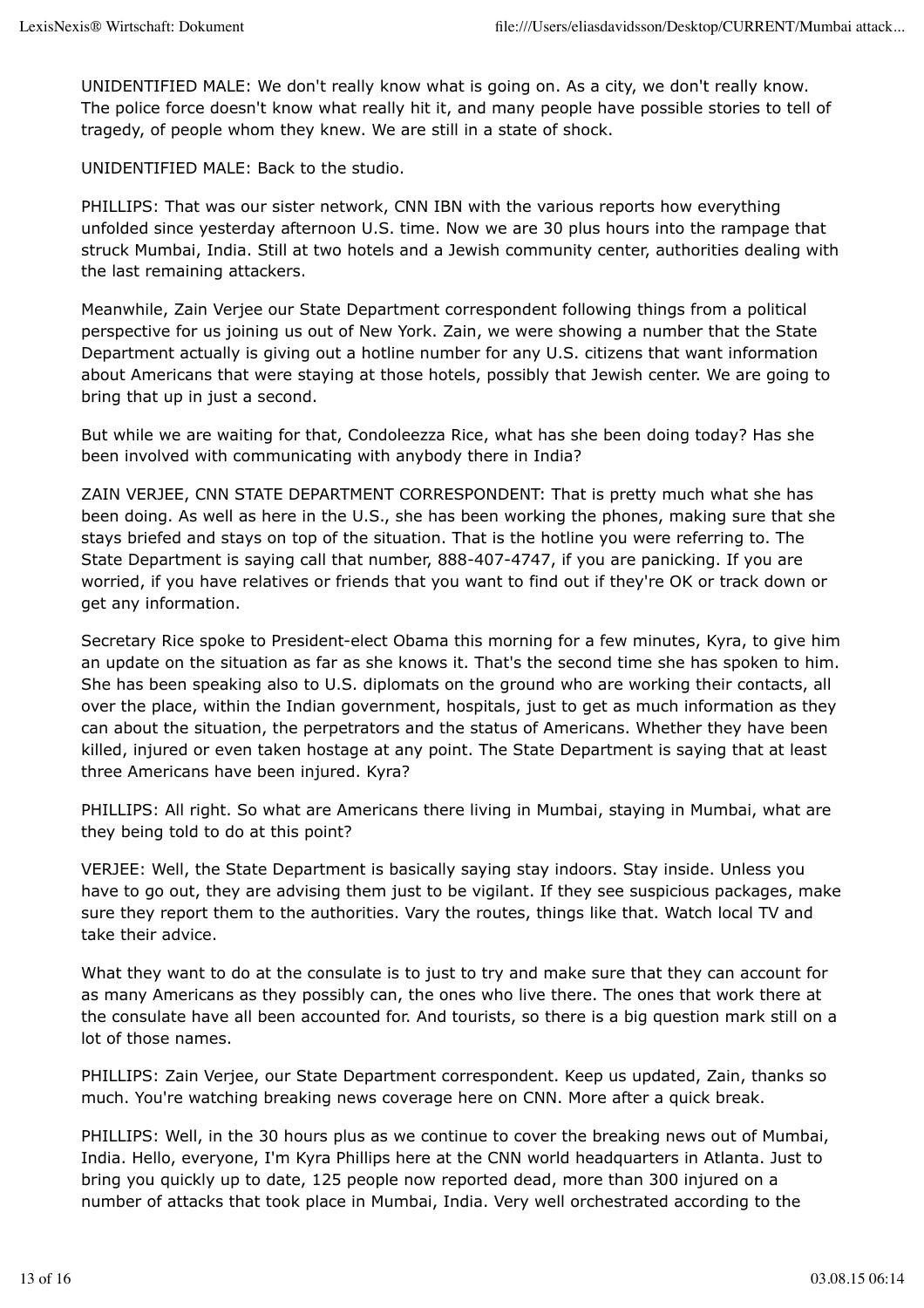prime minister of India.

Who is responsible? Why did they do that? We're still trying to answer those questions. We've been fleshing it out all through the night, all through the morning. We are working the angle of this story on many levels. We have correspondents throughout India. Our Nic Robertson also on the way to investigate who is responsible for such attacks. A lot of questions still out there.

But what we are learning about how well orchestrated this was, that there were more than two dozen attackers, possibly even more from the inside. New information that we found out, that there were actual advanced control rooms that were set up in these hotels, in the Oberoi Hotel, also possibly the Taj Mahal motel -- or hotel. Two exclusive luxury hotels there in Mumbai.

What does that mean? Well, reconnaissance and planning for these attacks could have been happening for weeks, could have been happening for months. Was it an inside job? Was it an inside job?

Mike Brooks joining us now. Your background is international terror from the FBI, to various SWAT teams that you've worked with here in the United States. Tell us about these control rooms, and they must have infiltrated at some point.

MIKE BROOKS, INTERNATIONAL TERROR SPECIALIST: yeah.

PHILLIPS: How long were they there? We don't know. But could it be an inside job? I've stayed at the hotels and they have got strict security.

BROOKS: Sure and we talked about this earlier, Kyra, the possible sleepers. And now we hear that there were control rooms. So what that says to me, this was the command and control centers in each one of these for this terrorist cell or this terrorist group, whoever we're dealing with. And also the key law enforcement were targeted.

You know, they had on helmets and vests, but they targeted them. They took out the head of the anti-terror unit there in Mumbai as well as two of his high-ranking folks.

Did they know that they were going to be at a certain place at a certain time? And that says to me possible inside information that maybe they were passing on to the terrorists that they had people working with them within the government saying, look, the terror chief, the anti-terror chief will be here at a certain place at a certain time.

Did they also go for, you know, the soft targets, were there a number of people there at a certain time? Did they know this? Where -- did they decide to go ahead and pull the trigger if you will and initiate this attack today?

PHILLIPS: OK, so, as we find out more about these control rooms that were set up, within the hotels, you know, how -- that's a pretty advanced. These weren't guys that were just rolling in hot, in high- speed boats with automatic weapons and launching grenades. So when we hear - let me put it this way. We're hearing the prime minister say this came from out of country. He's talking about the influence of Pakistan.

BROOKS: Right.

PHILLIPS: OK, if it did happen from without the country versus within the country, can we even say that there is a difference in the organization of these terror groups? Are they that advanced inside the country, or would it make sense -- we know about the training that takes place in Pakistan.

BROOKS: Sure.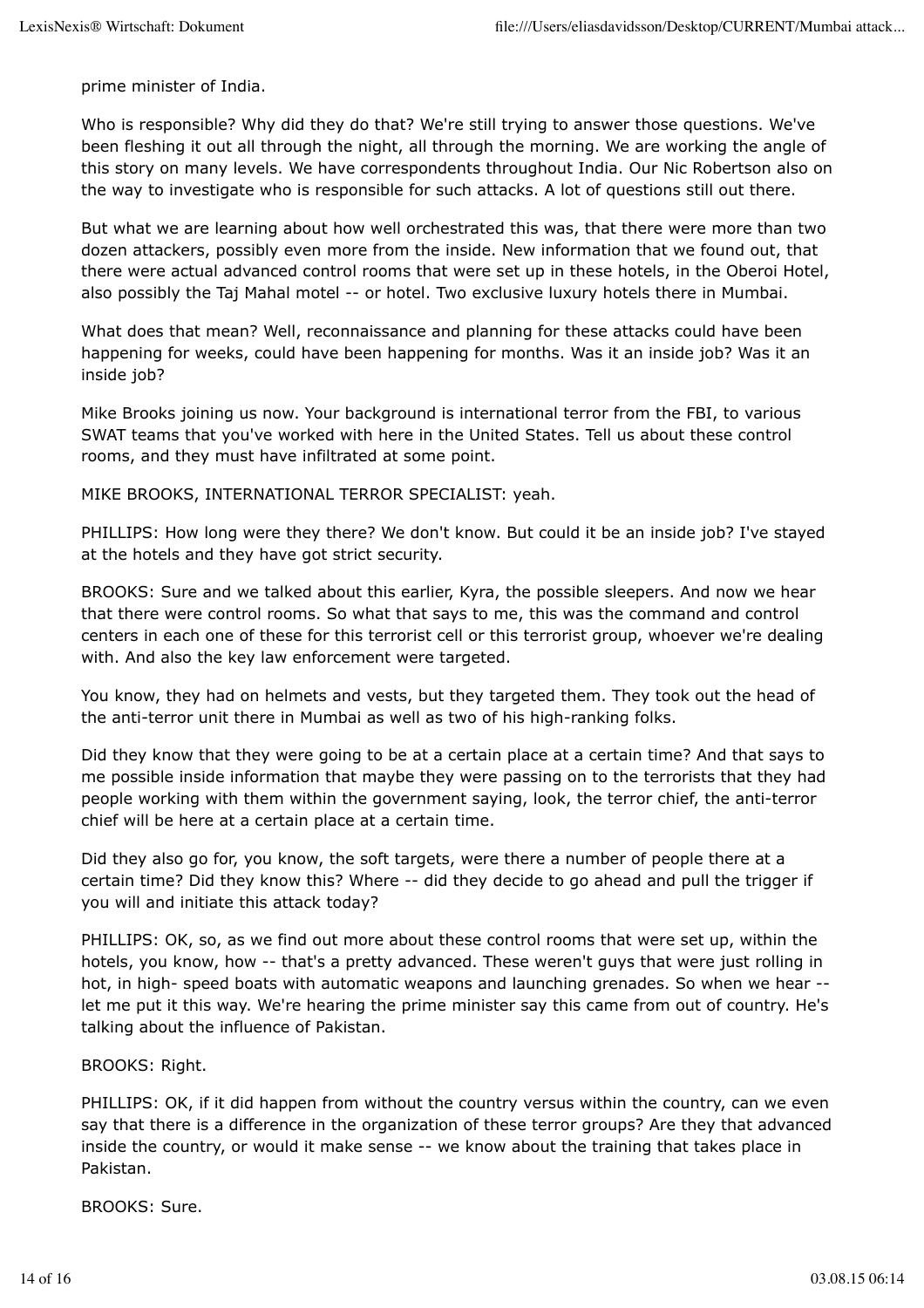PHILLIPS: We know about the influence there with Iraq and Afghanistan. So, I mean, what is your sense? Could al Qaeda be tied in to this and supporting these terror groups from the inside and showing them how to conduct such advanced terrorist attacks?

BROOKS: There's always that possibility. Some of these terrorist camps that we've seen, terrorists from different countries come to these camps. You know, but who's it being financed by? The intelligence, was it an inside job? To me, I'm just not getting a good feeling when you see high-ranking police officials that are targeted.

PHILLIPS: I mean, the head of the anti-terror squad, taken out.

BROOKS: Absolutely.

PHILLIPS: At the beginning of this.

BROOKS: Did they also select Mumbai because it's accessible by water over maybe New Delhi or Hyderabad? You know, these are other large cities that you can conduct raids like this, but they decided to use Mumbai, maybe because of its access to water.

PHILLIPS: Our Reza Sayah has been working this and working his sources as well. He joins us now live from Islamabad. Reza, I don't know if you could hear what Mike was saying, but that's the newest development that we've been following as we've been talking to you even about who could be responsible for these attack. We're now finding out that there was a lot of recon that was done and that there were these advanced control rooms that were set up in these hotels.

REZA SAYAH, CNN CORRESPONDENT: No question about it, Kyra, that's more evidence that this was a very sophisticated, well- orchestrated attack and in discussing the events in Mumbai, Pakistan keeps coming up over and over again. Pakistan and India have had a very tumultuous and fragile relationship, and that fragile relationship is about to get tested.

Here's why. Whenever you have a militant attack in India, and we've had several over the past year, inevitably you're going to have experts and analysts even before the evidence is gathered, even before the investigation point the finger across the border to Pakistan and blame Islamist extremist groups within Pakistan and possibly alleged rogue elements within Pakistan's intelligence agencies. That speculation is happening again. Pakistan's leaders are well aware of it. That's why they were very quick to condemn the attacks. Pakistan's president on Thursday local time in Pakistan expressed it in a statement of sympathy to India and called up India's prime minister, Manmohan Singh late Thursday afternoon, Pakistan time. CNN also spoke with Pakistan's Prime Minister Yousuf Raza Gilani about the attacks. Here's what the prime minister had to say.

PHILLIPS: OK, Reza Sayah, there in Islamabad. Reza, thank you so much, we'll continue to check in with you.

Just to bring our viewers up to date right now. It's just about the top of the hour, it's about 2:30 a.m. Friday in Mumbai. Relative quiet descends on the financial and entertainment capital of India, more than a day after a well-planned series of terror attacks that took the city by storm.

Here's what I can tell you about where we stand right now. Police tell us that three gunmen are still holed up in two of Mumbai's best-known hotels, the Taj Mahal and the Oberoi. Those sites, along with the Jewish center, the Chabad center, a cafe, train station and hospital all came under siege within minutes. And Westerners may have been the targets.

The "Associated Press" is reporting that more hostages have gone free at that Jewish center that we mentioned, but several others are still being held right now. Authorities at a standoff with gunmen there. Still more may be held or trapped at the hotels.